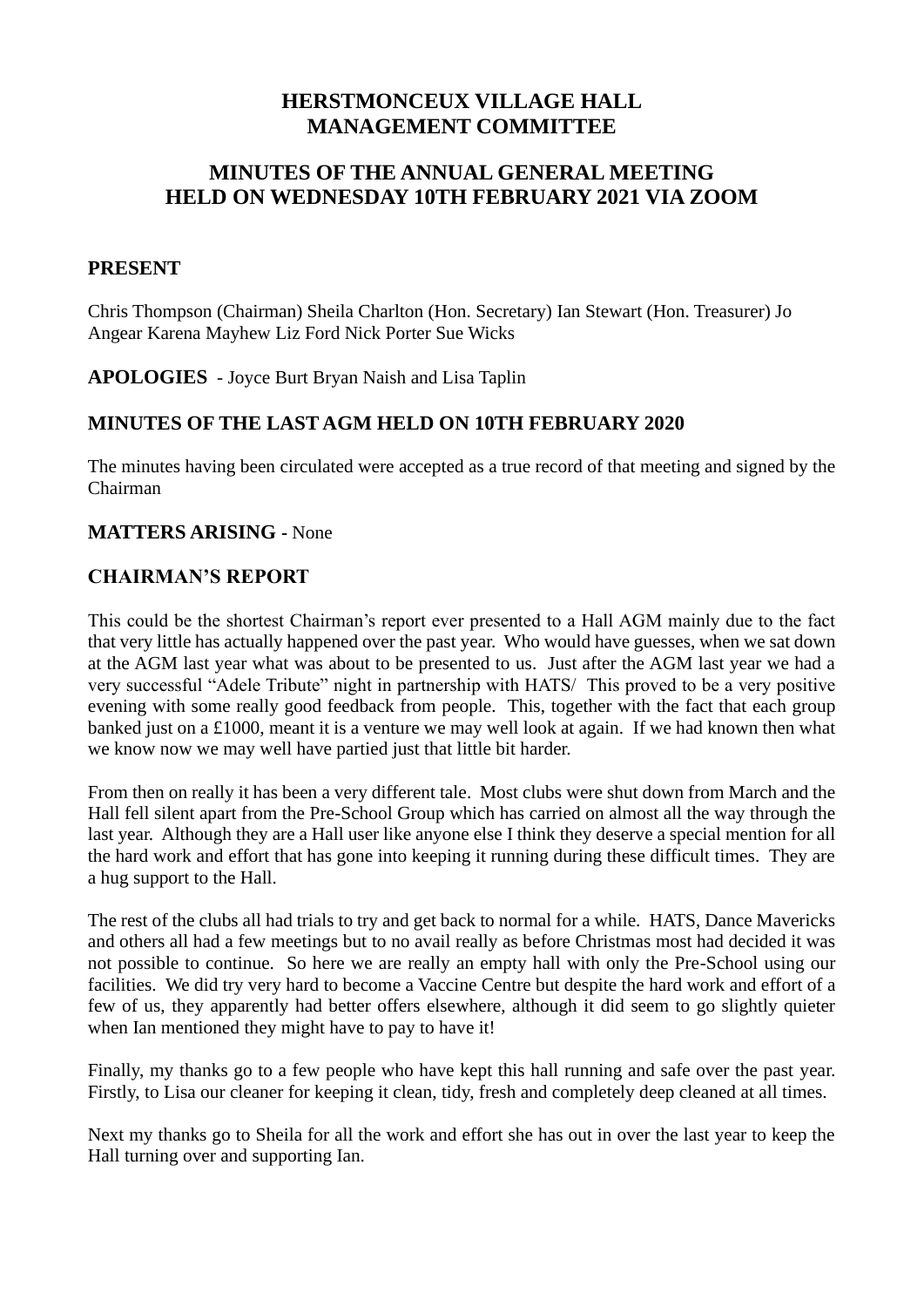Lastly, I am really not sure where we would be now, if for the last couple of years, we as a hall did not have Ian. The time and effort he has put into the Hall is enormous. £Even when the hall has been shut, he has been down checked everything on a very regular basis. He has always kept me in the loop as to what is going on, he has popped, in to sort emails, phone calls and in some places deal with some tricky situations. Than you Ian.

So I finish my report by saying a huge "Thank you" to the Hall Committee and officers for their support. It may have been quite but we know you are there and where to find you.

I think we can safely say that despite the lockdown the Hall is still in a very good state and an asset to the community. May we see brighter times ahead!

Nic Porter took the opportunity to thank the members of the Management Committee for allowing the Pre-School to continue through all the lockdowns which has been appreciated by him and his staff.

## **HON TREASURER'S REPORT**

The treasurer had circulated income and expenditure accounts to members

**2020 Income** £29439.40 **Expenditure** £21538.92 **Surplus** £7900,48

We have survived well so far and ended up £7900.48 better off than the start of the year. The reality is that, if not for the Government Hospitality and Leisure Grant and the Parish Council forgoing the rent on Hall we would have been at least £3749.62 down on the year.

We have a further grant in place for £3000 from Weald3en District Council due in April 2021 and it may well be that there will be a new Hospitality and Leisure business grant offered as a result of latest lockdown, The next few months may be loss making as little income and high energy bills.

As yet no news from the NHS about the use of the hall for Covid jabs. The radio recently stated that they were concentrating on Hastings and Rother areas so we will have to wait and see what happens.

#### **NOMINATIONS TO BE MEMBERS OF THE HALL MANAGEMENT COMMITTEE**

The chairman had received a letter from Joyce Burt informing him that she wished to stand down. The chairman would phone Joyce and Sheila would write a letter to her.

**Chairman** – Chris Thompson Proposed by Ian Stewart and seconded by Nick Porter

It was decided by the Chairman that the following nominations be voted en bloc thus the following were proposed by Chris Thompson and seconded by Nick Porter:

Hon. Treasurer – Ian Stewart Hon. Secretary –Sheila Charlton

User Organisation Representatives Karena Mayhew (WI) Nick Porter (Pre School) Liz Ford (Tiddlers & Toddlers) Bryan Naish (Charity Bingo) Sue Wicks (Extend) and Lisa Taplin (Dance Mavericks) Parish Council Representative Jo Angear

#### **ANY OTHER BUSINESS**